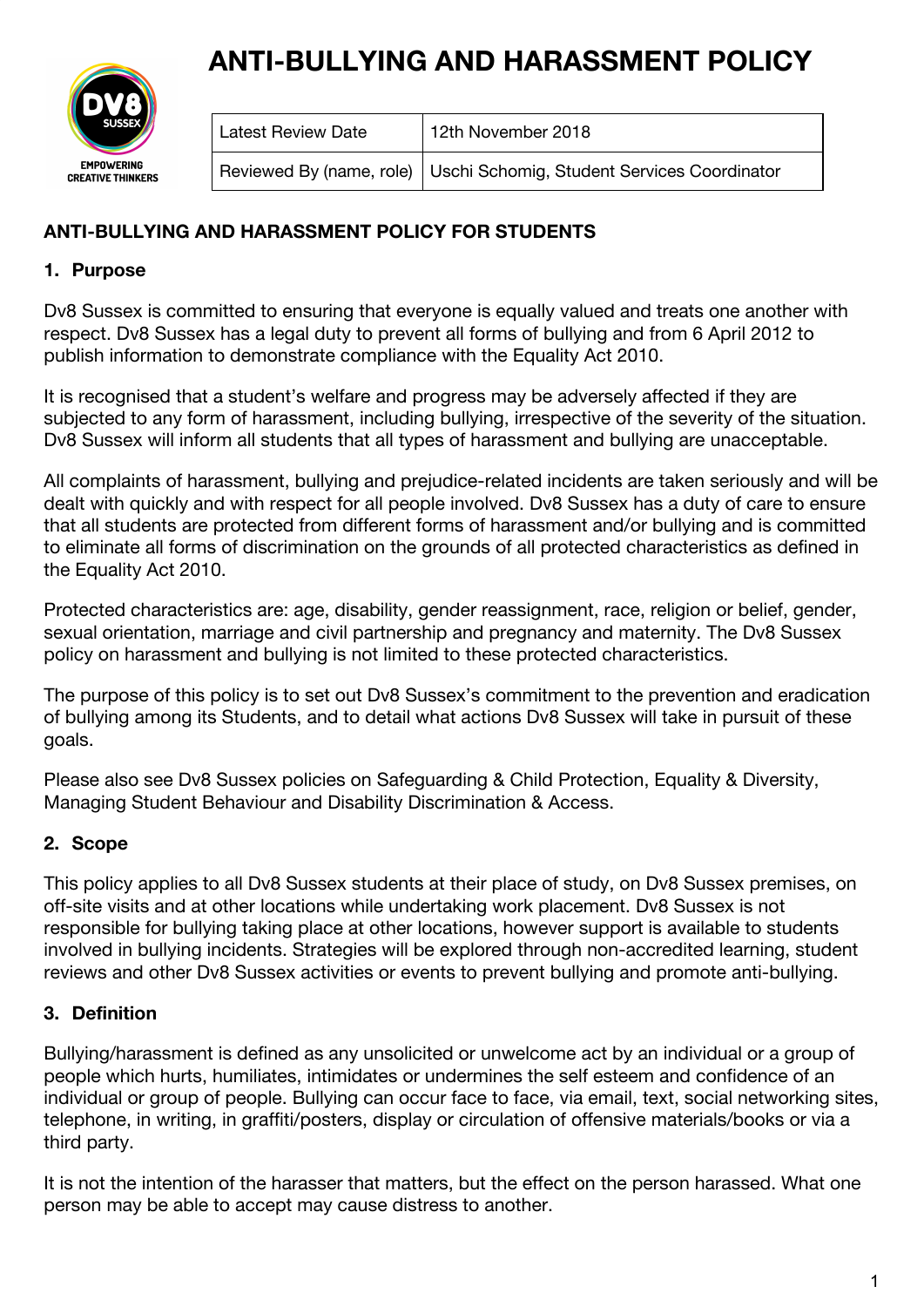For examples of bullying behavior, see Appendix 1

#### **4. Signs and symptoms of bullying**

These could include:

Not wanting to go to college or travel on usual mode of transport Changing usual routines Becoming anxious or withdrawn Attempting or threatening suicide Crying without any obvious cause Feeling ill / feigning illness Work deteriorating at Dv8 Sussex Possessions "going missing" Becoming aggressive or unreasonable Bullying other Students or siblings Displaying increasing lack of confidence and self-esteem Asking for, or stealing money Having unexplained cuts or bruises Being excluded from group activities by other Students

#### **5. Responsibilities and procedures**

All members of staff have a responsibility to ensure that suspected bullying is dealt with fairly and consistently. Managers and tutors are responsible for dealing with cases of harassment and bullying, both to address the behaviour of the alleged bully and to provide suitable support for those that have been harmed by bullying.

All staff and students are responsible for supporting those that have been harmed and reporting incidents of harassment and bullying.

Any student subjected to harassment or bullying should report this to one of the following:

- Their Course Tutor
- The Centre Office Team / Student Services
- The Head Of Teaching and Learning
- Dv8 Sussex Operations Manager

The above people will listen to the allegation and support the complainant in deciding what they would like to happen next. The discussion will be confidential and no further action will be taken without the complainant's permission, unless the listener believes that significant health and safety, safeguarding or other risks are present. In such cases the listener will inform the complainant of their need to take action against the alleged harasser.

#### **6. Possible courses of action**

- 1. To take no further action at this stage but to record the incident (on a Dv8 Sussex Cause For Concern form) and keep the situation under review, enabling the complainant to seek further advice in the future if necessary
- 2. If the alleged perpetrator has not already been approached, then discretely challenge the offending behaviour and again keep the situation under review
- 3. Begin formal investigations into the allegations (see section 9).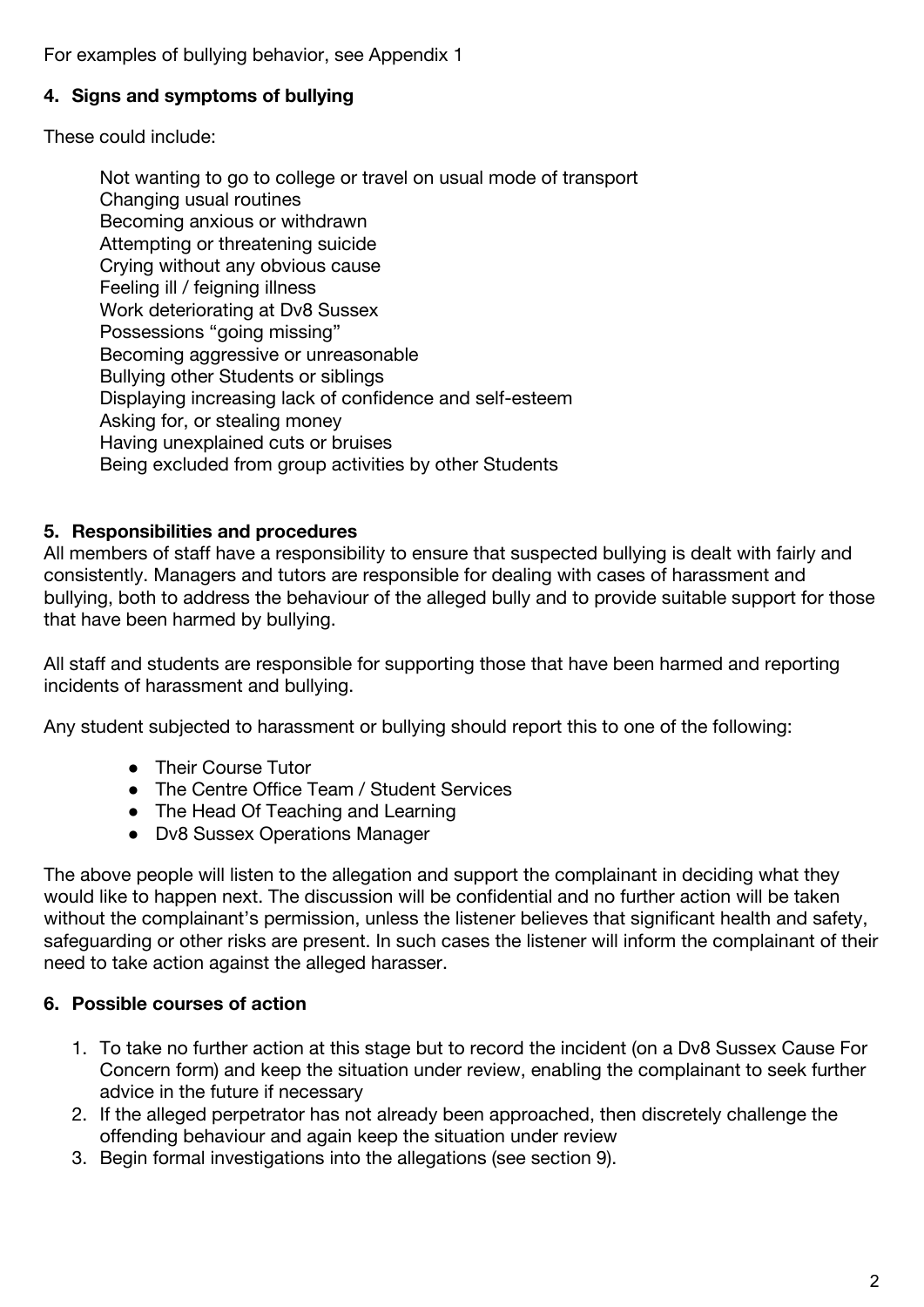# **7. Recording incidents**

The member of staff who becomes aware of possible bullying should complete a Cause for Concern (or Safeguarding Incident Report Form, depending on severity of incident) and pass this to the Designated Safeguarding Lead (or their deputy). The Student reporting bullying should be encouraged to make a statement to include the following:

- Date(s)
- Time(s) and place(s) of incident(s)
- Name of any witnesses
- What actually happened
- How it made them feel
- any action taken e.g. reported to a member of staff
- original copies of any correspondence or written material connected with the issue

Where cyber-bullying has taken place, screenshots or printouts should be obtained wherever possible (e.g. from texts, Facebook group chats etc) or the member of staff taking the statement should sign it to say they have seen any text messages/call records on the student's mobile phone.

Where a student requests or needs it (e.g. because they have learning difficulties, or their first language is not English), a member of staff or a representative of their choice can record this for them, taking care to ensure the student's words are accurately recorded and agreed.

This information will inform any potential mediation or restorative process and can also be used as evidence in any subsequent disciplinary proceedings.

## **8. Confidentiality**

Members of staff will respect confidentiality of the individual as long as it is consistent with Dv8 Sussex Safeguarding Policies.

Where confidentiality has to be broken, then the complainant should be involved in that process. In some cases the individual may just want to talk about the bullying and not wish to take matters further. In this case a strategy should be developed with the Student to address the situation.

## **9. Initial meeting and investigation**

The Course Lead dealing with the allegation of bullying should set up an initial interview with both parties separately and explain the Dv8 Sussex policy on bullying. The harmed should be enabled to discuss the incident and explore all possible courses of action (e.g. empowerment to address the issue with the perpetrator, mediation or invoking the Disciplinary Procedure).

Once the facts have been considered a decision will be made either to:

- Take no action, because the allegation has not been substantiated (but appropriate support will still be offered)
- Initiate Dv8 Sussex's student disciplinary procedure
- Take action other than to initiate the disciplinary procedure

These actions could include:

- Monitoring the situation to ensure that harassment does not reoccur and making a recommendation as to the person(s) who will be responsible for monitoring the situation and the relevant timescale
- Subject to both parties agreeing, a staff member may meet with them and their representatives together as part of a mediation process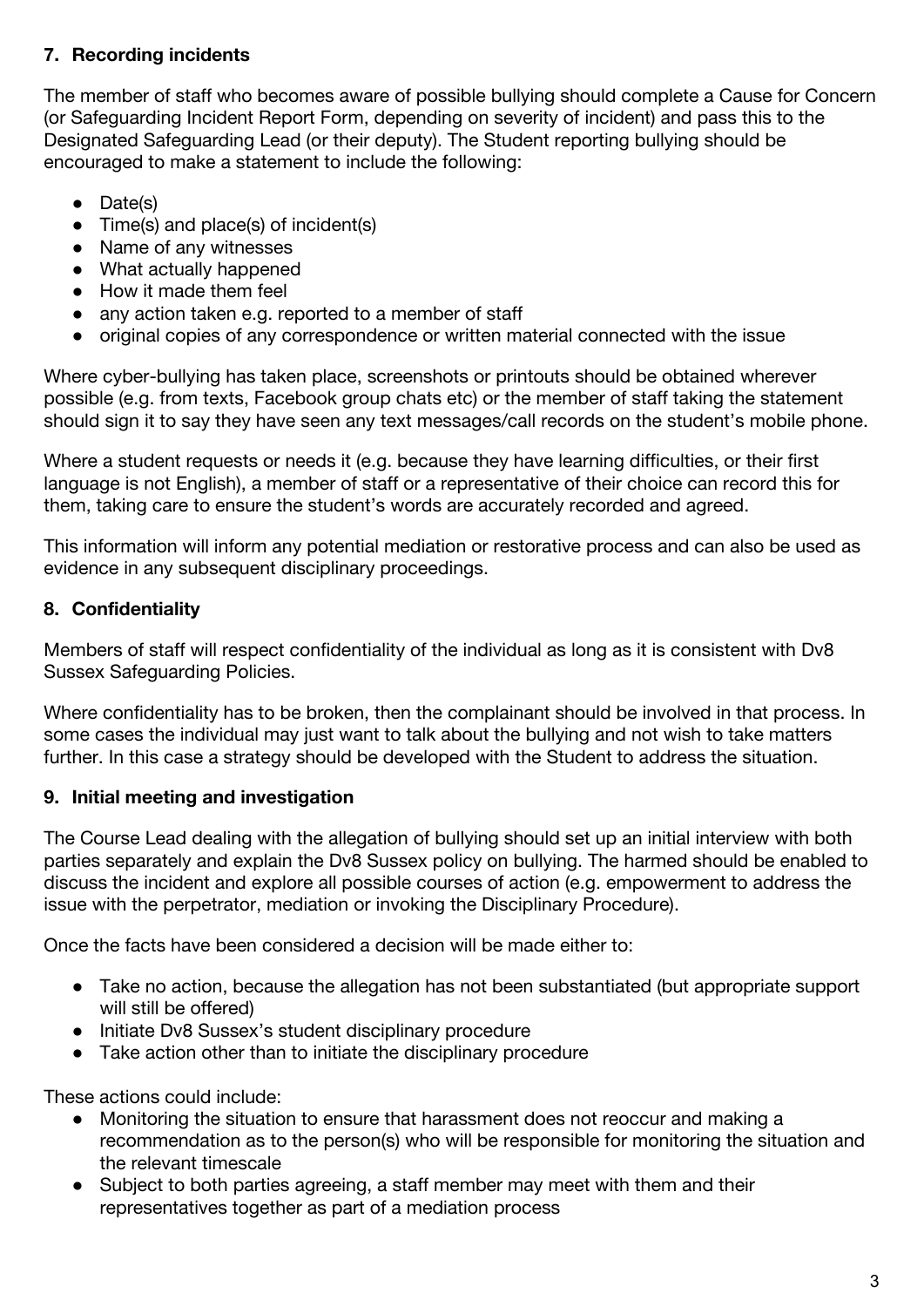● Making arrangements for both parties to study as separately as possible

If the student has experienced hate crime (see Appendix 1), he/she should be offered the opportunity to report this to the police.

# **10. Mediation**

The mediator (or mediators in cases where more than one is deemed necessary) could be the student's Course Tutor, but may also be the Course Lead, Student Services Coordinator, Head Of Learning or Operations Manager. The mediator can help participants to resolve their dispute and to co-exist at Dv8 Sussex, through using the following procedure:

- Both parties define the problem as they see it, individually with the mediator
- The impartial mediator identifies the key issue for both parties these are listed on paper
- At the end of the individual session with the mediator, the mediator ascertains whether or not the parties are willing to meet together, along with the mediator.
- This is the point when face-to-face mediation can take place, if both parties are willing, to try to move towards reconciliation

At the joint meeting, led by the mediator, both parties should be encouraged to speak one at a time. The mediator needs to guide the meeting to ensure it does not turn into a confrontation. The mediator sets up a plan of action which will satisfy each party and obtains agreement on these. A follow up meeting is agreed and the situation monitored at agreed intervals.

## **11. Student disciplinary procedure**

The Student Disciplinary Procedure may be invoked in the case of particularly serious incidents of bullying or, following mediation where no satisfactory plan of action can be formulated or if the perpetrator continues their bullying behaviour.

## **12. Alleged bullying of a student by a member of staff**

A student who feels that they are being bullied by a member of staff should discuss the issue with the Head Of Teaching and Learning or Operations Manager as appropriate.

If it is not possible to resolve the issue, the student can make a formal complaint in writing (further details can be found in the Dv8 Sussex Complaints Procedure). This should be handed in to the Operations Manager. The complaint will be investigated by the Operations Manager and/or the LADO (Local Area Designated Officer), the student will be contacted regarding the outcome.

## **13. Supporting students who display bullying behaviour**

There is often an underlying reason for bullying behaviour. A bully may:

- Have been bullied themselves
- Be afraid of becoming a victim to someone else
- Want to be accepted into a certain group
- Want to be well known for their physical or intellectual status
- Have low levels of self-esteem and self confidence

Support may be required to enable a bully to change their behaviour. Breaking patterns of behaviour and expectations of other students and staff may make them a victim to others. Bullies wishing to challenge their own behaviours should be encouraged to seek help and advice from their Tutor, Student Services, their Course Lead or be put in touch with appropriate external support organisations.

Any student displaying bullying behaviour should be encouraged to be responsible for their own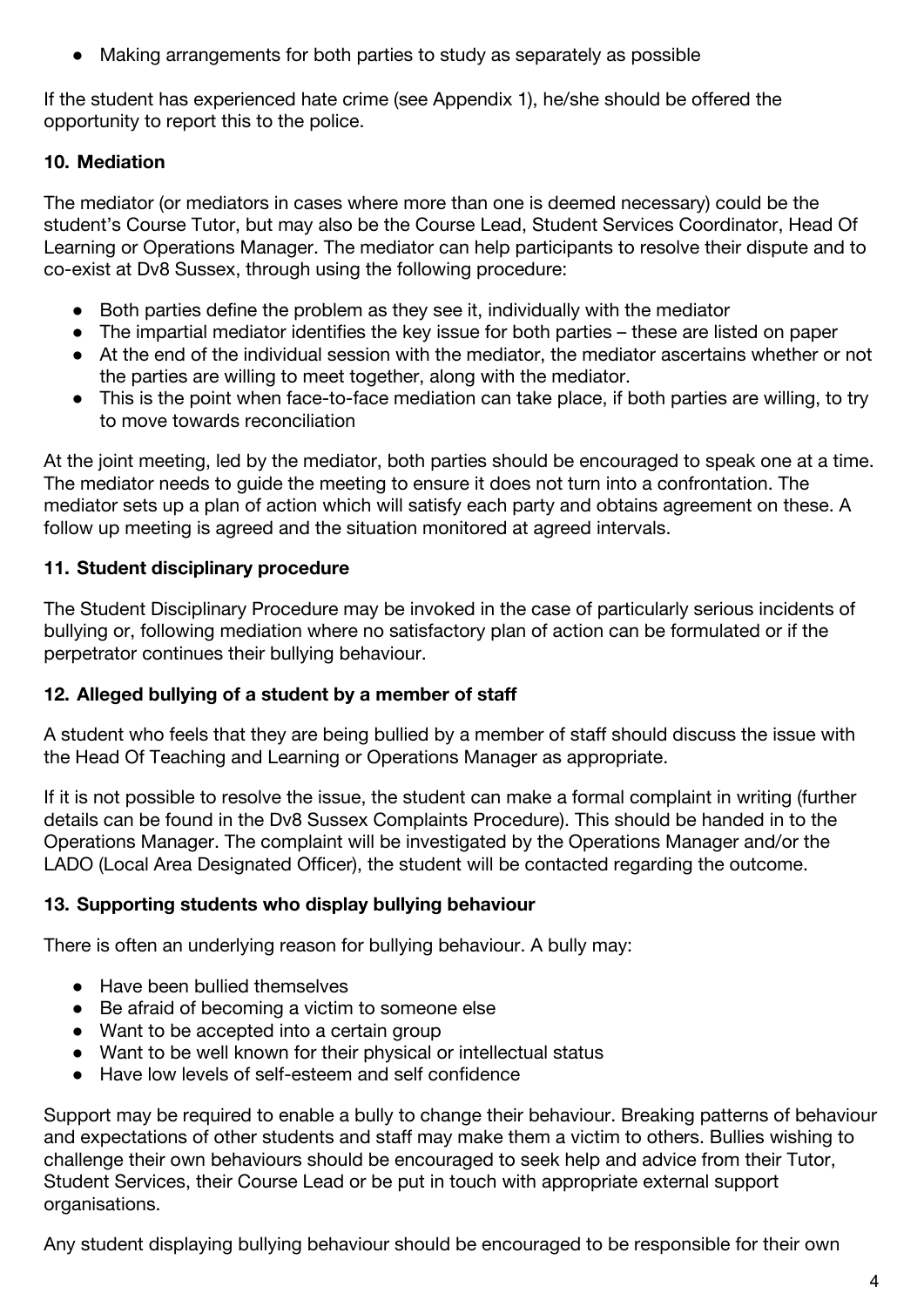actions, but should not be intimidated, humiliated or made to feel uncomfortable when seeking support.

## **14. Monitoring and evaluation**

All incidences of reported harassment/bullying must be recorded on a Dv8 Sussex Cause For Concern or Safeguarding Incident form, along with actions and outcomes. This should be passed to the Designated Safeguarding Lead or Deputy. Additionally a bullying log will be kept by the Safeguarding Lead for the purposes of gathering data for the local authority. Formal complaints and disciplinary action will be monitored and reported through the Student and or Staff Disciplinary Procedures and Complaints Monitoring processes. Informal complaints and issues will be recorded and monitored by the Centre Team and reported to the Senior Management Team.

## **15. Dealing with prejudice-related incidents**

Reporting of prejudice-related incidents is one way in which Dv8 Sussex will demonstrate compliance with the Equality Act 2010.

## **15.1 Underlying principles**

Each prejudice-related incident holds unique and distinctive features, which need to be considered. Responses should be informed by the principles below. These principles need to be adopted if Dv8 Sussex is to challenge and counter prejudice-related incidents and ensure the wellbeing and achievement of all students within Dv8 Sussex.

- All students are entitled to an education, which respects and values their identity, individuality and background and is free from prejudice, harassment and adverse discrimination.
- Prejudice-related bullying could prevent students from learning and be a significant barrier to their achievement.
- Prejudice-related bullying impacts on social and emotional wellbeing.
- Strategies for dealing with discrimination need to be linked to the behaviour and anti-bullying policy.
- All staff, students, parents, carers and other relevant professionals should be aware of the policy and procedures for dealing with prejudice-related incidents.
- All allegations of prejudice-related bullying should be taken seriously and investigated thoroughly.

Dv8 Sussex will keep the harmed party and their parents/carers informed during an investigation and advise them of any action that is taken. This should be discussed sensitively with the young person beforehand.

## **15.2 Examples of prejudice-related bullying**

Prejudice-related harassment could include one or more of the categories listed in Appendix 1 where there is perceived to be, either wholly or partly, a motive, which is racist, disability related or homophobic.

It also covers name-calling, insults, threats and prejudice-related 'jokes'; and incitement of others to behave in a prejudiced way. It also includes ridicule of a person's appearance, speech, background, religion, culture; the regular use, consciously or unconsciously of offensive and discriminatory language.

An example of this would be the 'casual' use of homophobic language such as the use of the word gay to mean stupid. Staff should challenge the derogatory use of the word gay in this way.

## **15.3 Responding to a prejudice-related incident**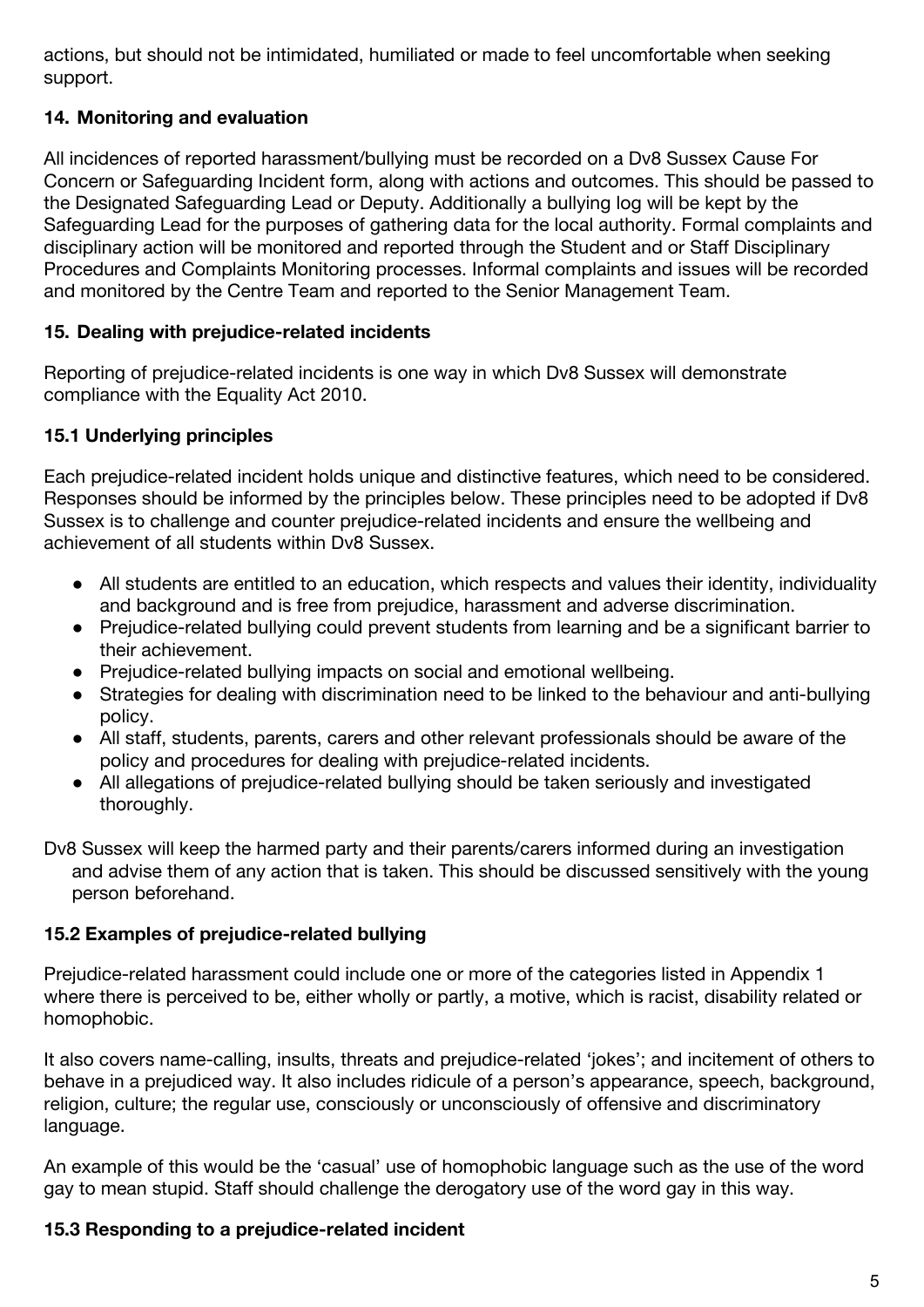All prejudiced behaviour should be treated as a serious matter. It is crucially important that the member of staff who first encounters the incident challenges negative behaviours and takes positive action to deal with the situation. A failure to respond could be seen as condoning prejudiced behaviour and could discourage students and parents/carers from reporting incidents and sharing their concerns with staff.

Prompt, appropriate and consistent responses from all members of staff can encourage students who might otherwise withdraw, to report incidents and share their concerns and worries.

# **Appendix 1 - Examples of Bullying & Harassment**

#### **Physical Abuse**

Any use of violence e.g. hitting, pushing, pulling, kicking, spitting, biting, shoving, tripping up, 'accidentally' banging into someone, damaging, stealing, taking, hiding belongings and/or throwing them around e.g. money (taxing), belongings or coursework, forcing someone to take drugs

#### **Verbal Abuse**

Name calling, teasing, threats and intimidation, taunting, mimicking, sarcasm, being generally 'unfriendly' making someone look silly and making things up to get someone in trouble, ridiculing particular customs, music, accents or the dress of anyone from a different culture, offensive racist graffiti, making silent or abusive phone calls and unkind practical jokes

#### **Emotional Abuse**

Ignoring, excluding, tormenting, insensitive jokes or pranks, damaging property belonging to another person, demanding money or property

#### **Silent Bullying**

Ignoring someone/leaving them out, stopping someone joining in, the spreading of rumours, threatening gestures and following someone around, stalking

#### **Cyber Bullying**

All areas of the internet such as e-mail; internet forum; social media misuse e.g. posting insulting notices about someone, sending abusive group messages, text messages or emails; misuse of associated technology e.g. camera and video facilities; abuse via social media (directly or indirectly, 'happy slapping', humiliating on Facebook/Twitter)

#### **Racist Bullying**

Racial taunts, graffiti, gestures, refusal to work with others because they are from a different culture

#### **Sexual Bullying**

Unwanted physical contact or sexually abusive comments

## **Homophobic Bullying**

Bullying usually aimed at lesbian, gay, bisexual, transgender or questioning; or those with gay, lesbian or bisexual relatives/friends; the use of generic insults relating to homophobic terms

## **Hate Incidents**